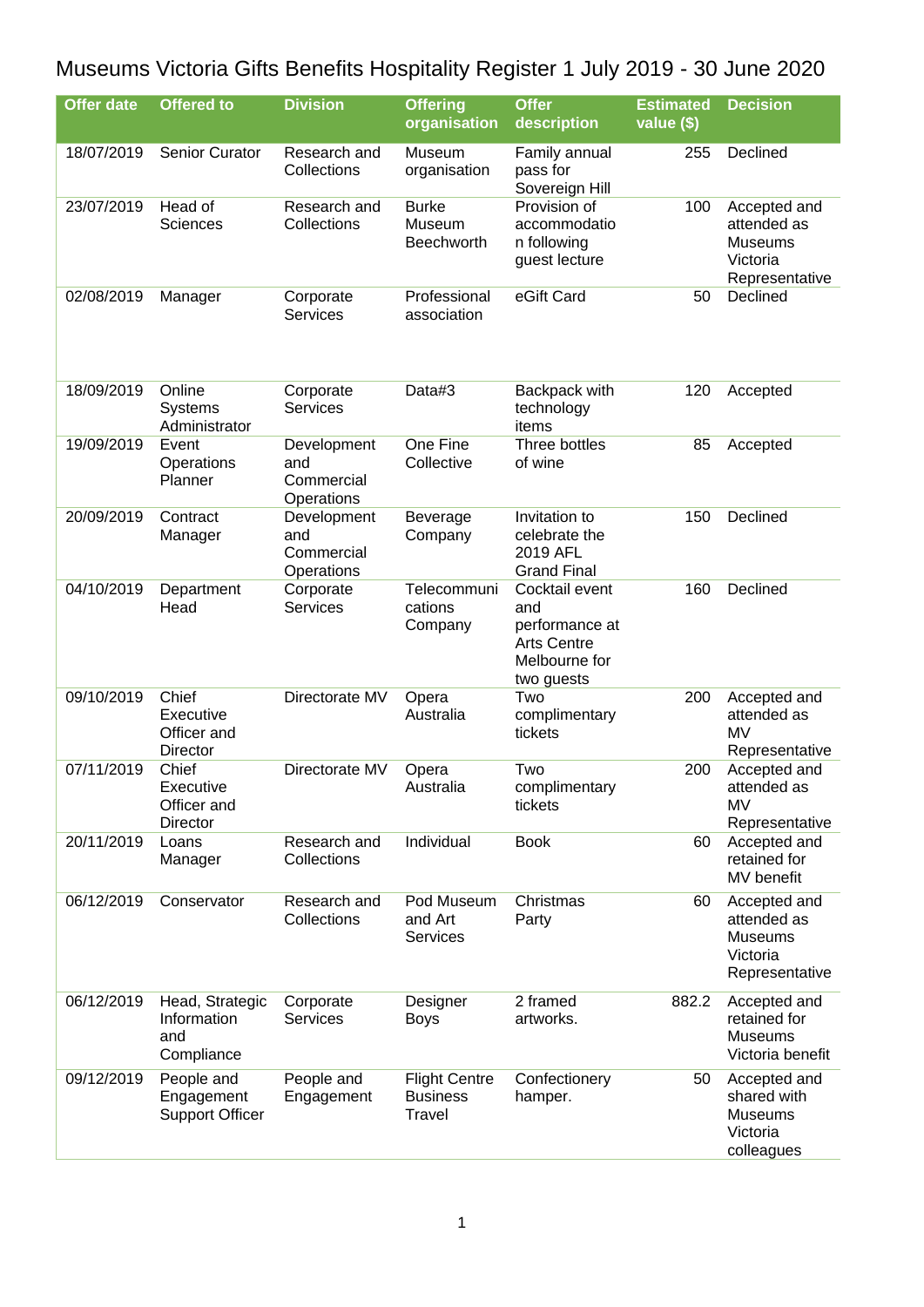| <b>Offer date</b> | <b>Offered to</b>                                    | <b>Division</b>                                   | <b>Offering</b><br>organisation                          | <b>Offer</b><br>description   | <b>Estimated</b><br>value (\$) | <b>Decision</b>                                                             |
|-------------------|------------------------------------------------------|---------------------------------------------------|----------------------------------------------------------|-------------------------------|--------------------------------|-----------------------------------------------------------------------------|
| 12/12/2019        | Chief<br>Executive<br>Officer and<br><b>Director</b> | Directorate MV                                    | Victorian<br>Chamber of<br>Commerce<br>and Industry      | Box of cherries               | 50                             | Accepted and<br>shared with<br><b>Museums</b><br>Victoria<br>colleagues     |
| 12/12/2019        | People and<br>Engagement<br><b>Support Officer</b>   | People and<br>Engagement                          | <b>Flight Centre</b><br><b>Business</b><br><b>Travel</b> | End of Year<br>Celebration    | 50                             | Accepted and<br>attended as<br>Museums<br>Victoria<br>Representative        |
| 13/12/2019        | Strategic<br><b>Business</b><br>Advisor              | Corporate<br><b>Services</b>                      | Professional<br>Advantage                                | Gourmet food<br>hamper        | 100                            | Accepted and<br>shared with<br><b>Museums</b><br>Victoria<br>colleagues     |
| 13/12/2019        | Collection<br>Manager                                | Research and<br>Collections                       | Pod Museum<br>and Art<br>Services                        | Christmas<br>party            | 60                             | Accepted and<br>attended as<br><b>Museums</b><br>Victoria<br>Representative |
| 16/12/2019        | Manager,<br>Touring<br>Exhibitions                   | <b>Exhibitions</b><br>and Audience<br>Experiences | <b>Flying Fish</b>                                       | Christmas<br>hamper           | 150                            | Accepted                                                                    |
| 16/12/2019        | Collection<br>Manager                                | Research and<br>Collections                       | International<br><b>Art Services</b>                     | Entertainment<br>voucher book | 69                             | Accepted and<br>shared with<br>Museums<br>Victoria<br>colleagues            |
| 19/12/2019        | Manager,<br>Museum<br>Spaces                         | Development<br>and<br>Commercial<br>Operations    | Restaurant<br>Associates                                 | Wine and<br>chocolates        | 50                             | Accepted                                                                    |
| 19/12/2019        | <b>Office</b><br>Coordinator                         | Development<br>and<br>Commercial<br>Operations    | Restaurant<br>Associates                                 | Wine and<br>chocolates        | 50                             | Accepted                                                                    |
| 19/12/2019        | Sales Manager                                        | Development<br>and<br>Commercial<br>Operations    | Restaurant<br>Associates                                 | Wine                          | 58                             | Accepted and<br>shared with<br><b>Museums</b><br>Victoria<br>colleagues     |
| 19/12/2019        | Client<br>Relationship<br>Manager                    | Development<br>and<br>Commercial<br>Operations    | Restaurant<br>Associates                                 | Wine                          | 58.95                          | Accepted                                                                    |
| 19/12/2019        | <b>Sales</b><br>Coordinator                          | Development<br>and<br>Commercial<br>Operations    | Restaurant<br>Associates                                 | Wine and<br>chocolates        | 50                             | Accepted                                                                    |
| 20/12/2019        | Chief<br>Executive<br>Officer and<br>Director        | Directorate MV                                    | <b>Restaurants</b><br>Associates                         | Wine and<br>chocolates        | 50                             | Accepted and<br>shared with<br><b>Museums</b><br>Victoria<br>colleagues     |
| 02/01/2020        | <b>Event Sales</b><br>Coordinator                    | Development<br>and<br>Commercial<br>Operations    | Restaurant<br>Associates                                 | Wine and<br>chocolates        | 50                             | Accepted                                                                    |